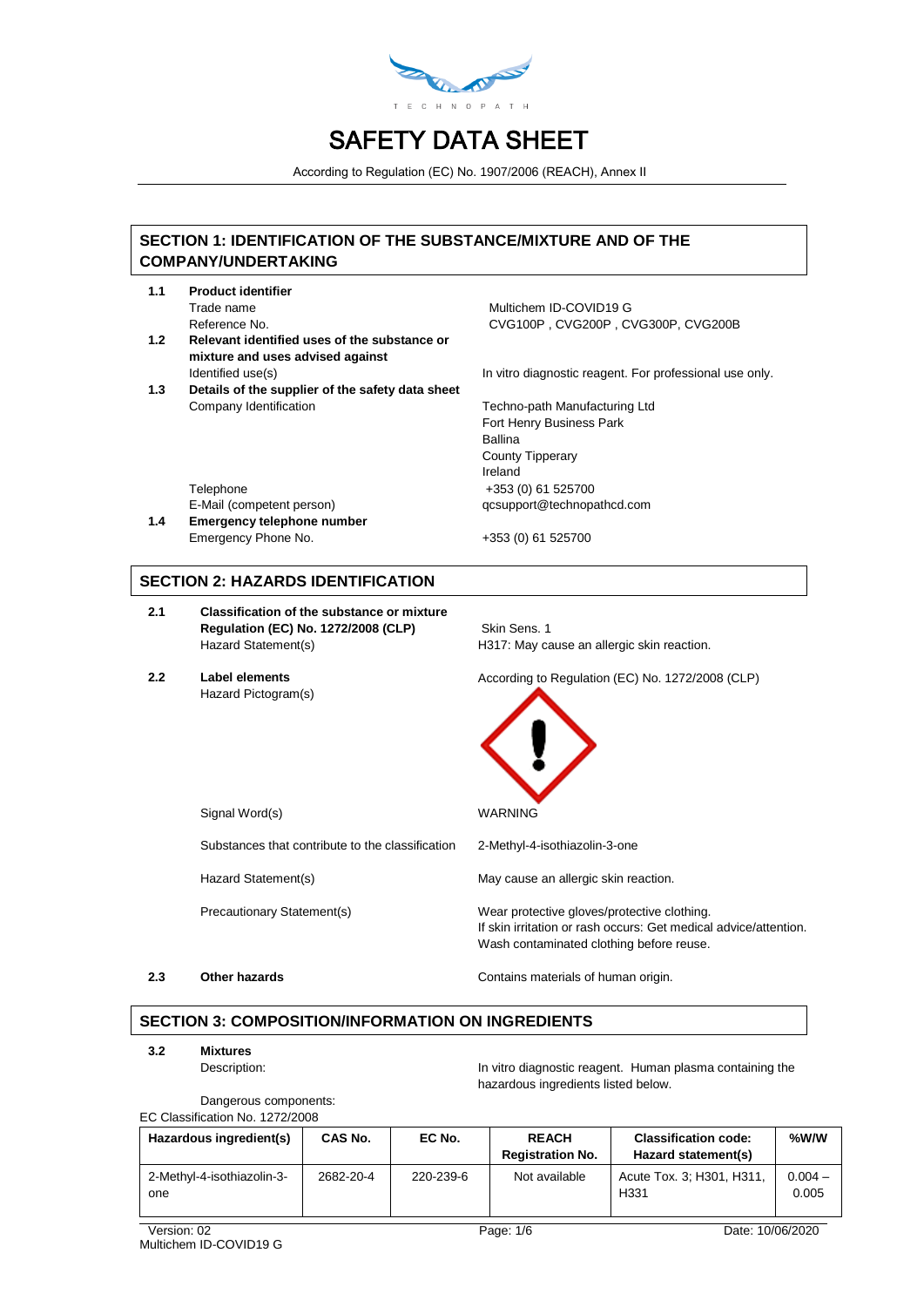

According to Regulation (EC) No. 1907/2006 (REACH), Annex II

|               |            |           |               | Skin Corr. 1B; H314<br>Skin Sens. 1; H317<br>Aquatic Acute 1: H400                                                        |       |
|---------------|------------|-----------|---------------|---------------------------------------------------------------------------------------------------------------------------|-------|
| Sodium azide* | 26628-22-8 | 247-852-1 | Not available | Acute Tox. 2; H300<br>Acute Tox. 1; H310<br>STOT RE 2; H373<br>Aquatic Acute 1: H400<br>Aquatic Chronic 1: H410<br>EUH032 | < 0.1 |

\* Substance with a community exposure limit.

**3.3 Additional Information For full text of H phrases see section 16.** The material was confirmed negative for HBV DNA, HIV RNA and HCV RNA using a PCR method. Covid 19 antibody positive material was heat treated.

## **SECTION 4: FIRST AID MEASURES**



#### **4.1 Description of first aid measures**

|     | Inhalation<br><b>Skin Contact</b>                                             | Supply fresh air; consult doctor in case of complaint.<br>Wash skin with soap and water. Remove contaminated<br>clothing and wash clothing before reuse. If skin irritation or<br>rash occurs: Get medical advice/attention. |
|-----|-------------------------------------------------------------------------------|------------------------------------------------------------------------------------------------------------------------------------------------------------------------------------------------------------------------------|
|     | Eye Contact                                                                   | Rinse cautiously with water for several minutes. Consult a<br>doctor in case of complaint.                                                                                                                                   |
|     | Ingestion                                                                     | Wash out mouth with water. Consult a doctor in case of<br>complaint.                                                                                                                                                         |
| 4.2 | Most important symptoms and effects, both<br>acute and delayed                | Allergic contact dermatitis.                                                                                                                                                                                                 |
| 4.3 | Indication of the immediate medical attention<br>and special treatment needed | None.                                                                                                                                                                                                                        |

### **SECTION 5: FIRE-FIGHTING MEASURES**

- **5.1 Extinguishing media**
- **5.2 Special hazards arising from the substance or mixture**
- 

Suitable Extinguishing Media CO2, powder or water spray. Fight larger fires with water spray or alcohol resistant foam. In case of fire, the following can be released: Carbon oxides (COx), nitrogen oxides (NOx), sulphur oxides (SOx). **5.3 Advice for fire-fighters** Use fire-extinguishing methods suitable to surrounding

> conditions. Wear full protective suit and self-contained breathing aparatus (SCBA) when extinguishing fires.

## **SECTION 6: ACCIDENTAL RELEASE MEASURES**

- **6.1 Personal precautions, protective equipment and emergency procedures**
- **6.2 Environmental precautions Do not allow to enter drains, sewers or watercourses.**
- **6.3 Methods and material for containment and cleaning up**

Refer to Section 8 for protective measures when handling the spillage.

Absorb with liquid-binding material (paper towelling, sand, diatomite, acid binders, universal binders, sawdust). Dispose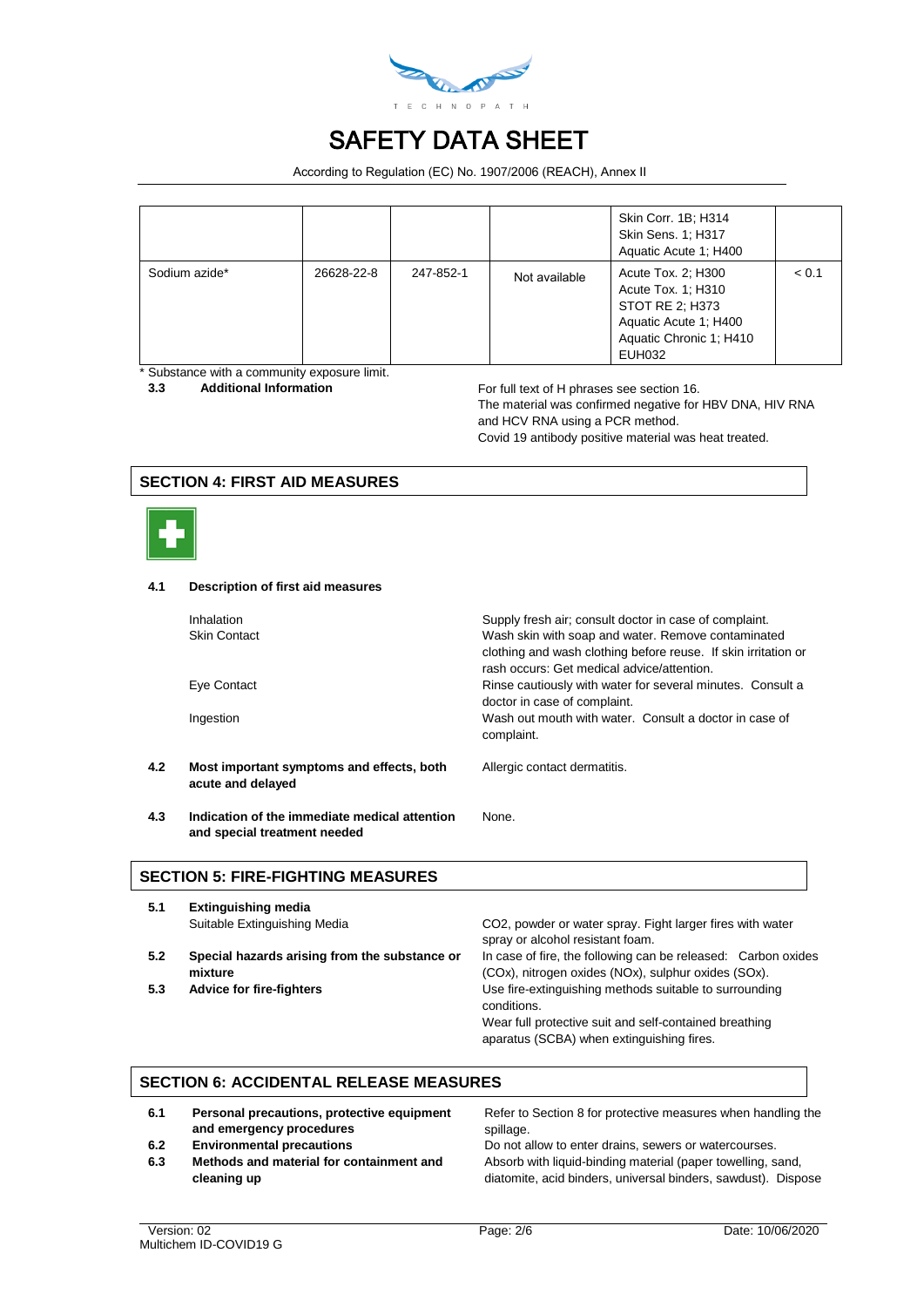

According to Regulation (EC) No. 1907/2006 (REACH), Annex II

#### **6.4 Reference to other sections** 8, 13

of contaminated material as waste according to Section 13. Swab down area with Chloros or other disinfecting agent.

## **SECTION 7: HANDLING AND STORAGE**

| 7.1 | <b>Precautions for safe handling</b>                            | This product should be handled as a potentially infectious<br>material, as no known test method procedure can offer<br>complete assurance that products derived from materials of<br>human origin will not transmit infectious agents.<br>Refer to Directive 2000/54/EC for information on handling<br>biohazardous materials.<br>Avoid contact with the eyes, skin and mucous membranes.<br>Keep out of reach of children.<br>Wash hands before breaks and after work.<br>Clean work areas with hypochlorite or other disinfecting<br>agent. |
|-----|-----------------------------------------------------------------|-----------------------------------------------------------------------------------------------------------------------------------------------------------------------------------------------------------------------------------------------------------------------------------------------------------------------------------------------------------------------------------------------------------------------------------------------------------------------------------------------------------------------------------------------|
| 7.2 | Conditions for safe storage, including any<br>incompatibilities | Store in the original container at 2 to 8°C.                                                                                                                                                                                                                                                                                                                                                                                                                                                                                                  |
|     |                                                                 |                                                                                                                                                                                                                                                                                                                                                                                                                                                                                                                                               |

**7.3 Specific end use(s) In vitro diagnostic reagent.** 

**SECTION 8: EXPOSURE CONTROLS/PERSONAL PROTECTION**

8.1.1 Occupational Exposure Limits EU IOELV / UK EH40

| <b>SUBSTANCE.</b> | CAS No.    | LTEL (8 hr<br>TWA ppm) | LTEL (8 hr<br><b>TWA</b><br>ma/m <sup>3</sup> | <b>STEL</b><br>(ppm) | <b>STEL</b><br>(mg/mª) | <b>Note</b> |
|-------------------|------------|------------------------|-----------------------------------------------|----------------------|------------------------|-------------|
| Sodium azide      | 26628-22-8 |                        | 0.1                                           |                      | 0.3                    | Sk          |

Sk - Can be absorbed through skin.

#### **8.2 Exposure controls**

- **8.2.1 Appropriate engineering controls** Not relevant for this material.<br>**8.2.2** Personal protection equipment
	- **8.2.2 Personal protection equipment**





Body protection **Laboratory** coat.

Eye/face protection Safety glasses recommended. (EN166)

Hand protection **Disposable gloves.** (EN374)

Material of gloves:  $Lates / natural rubber$ , Nitrile rubber. Penetration time of glove material: Gloves resistance is not critical when the product is handled according to the instructions for use. Respiratory protection Not normally required.

8.2.3 **Environmental Exposure Controls** No special measures are required.

### **SECTION 9: PHYSICAL AND CHEMICAL PROPERTIES**

**9.1 Information on basic physical and chemical** 

**properties** Appearance Clear Liquid. Colour Yellowish. Odour No odour.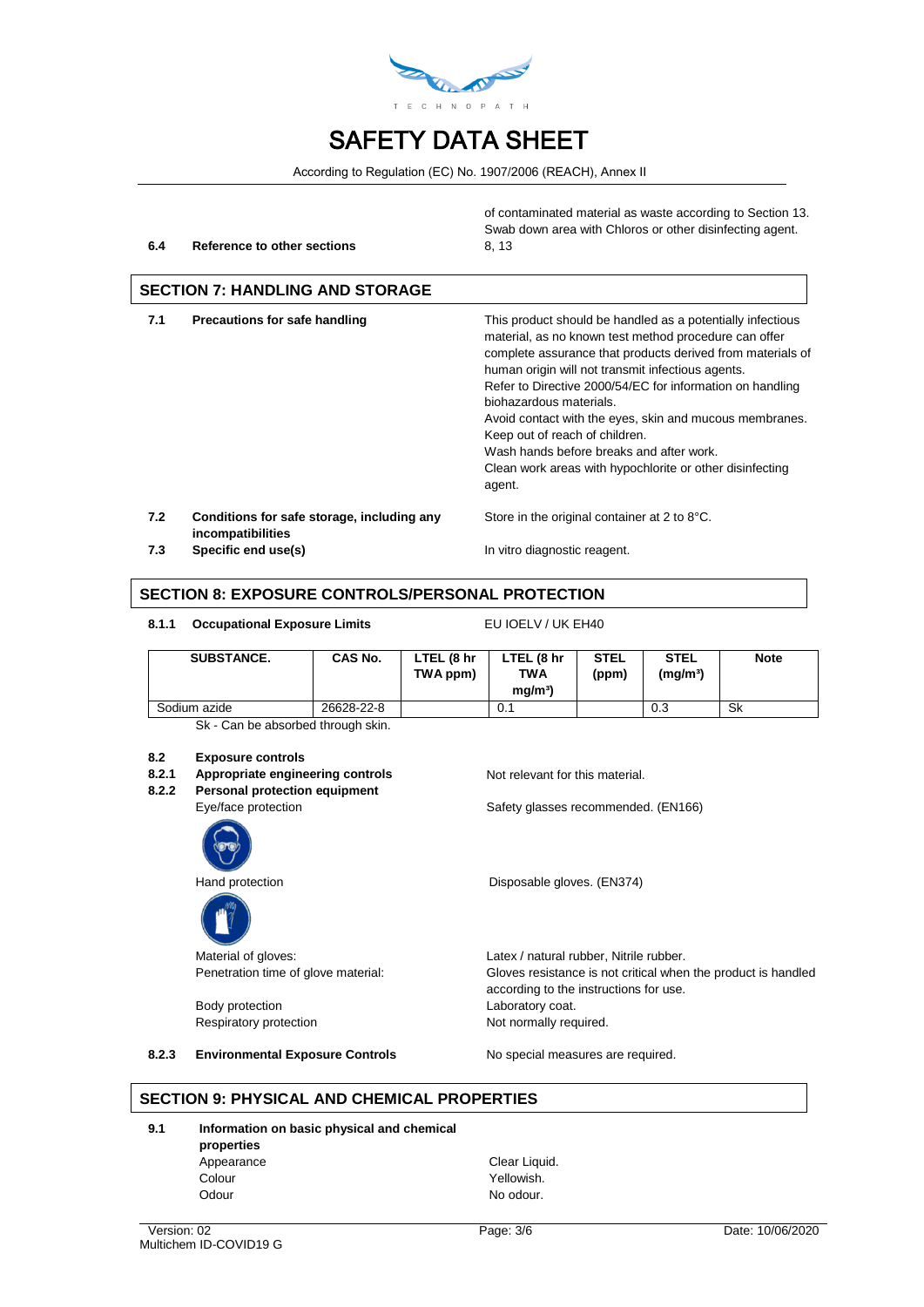

According to Regulation (EC) No. 1907/2006 (REACH), Annex II

Odour Threshold (ppm) Not applicable. pH (Value) 7.2 – 7.6 Melting Point (°C) / Freezing Point (°C) Similar to water, approximately 0°C. Boiling point/boiling range (°C): Similar to water, approximately 100°C. Flash Point (°C) Not applicable. Evaporation rate  $(BA = 1)$  Not determined. Flammability (solid, gas) Not applicable. Explosive limit ranges Not applicable. Vapour Pressure (Pascal) Similar to water, approximately 23 hPa. Vapour Density (Air=1) Not determined. Density  $(g/ml)$   $\sim 1.0$ Solubility (Water) Soluble. Solubility (Other) Not determined. Partition Coefficient (n-Octanol/water) Not determined. Auto Ignition Temperature (°C) Not determined. Decomposition Temperature (°C) Not determined. Viscosity (mPa.s) Not determined. Explosive properties Not explosive. Oxidising properties Not oxidising. **9.2 Other information Not available** 

## **SECTION 10: STABILITY AND REACTIVITY**

- **10.1 Reactivity None known.**
- 
- 

#### **10.4 Conditions to avoid** None known.

- **10.5 Incompatible materials** None known.
- **10.6 Hazardous Decomposition Product(s)** None known.

## **SECTION 11: TOXICOLOGICAL INFORMATION**

#### **11.1 Information on toxicological effects**

**11.1.2 Mixtures**

**10.2 Chemical stability** The product is stable in accordance with the recommended storage conditions. **10.3 Possibility of hazardous reactions Preparation contains sodium azide, which may react with** lead to form explosive compounds. Contact with acids may liberate trace amounts of toxic gas (hydrazoic acid). Hazardous polymerisation will not occur.

Acute toxicity Based upon the available data, the classification criteria are not met. Skin corrosion/irritation **Based upon the available data, the classification criteria are** Based upon the available data, the classification criteria are not met. Serious eye damage/irritation Based upon the available data, the classification criteria are not met. Respiratory/skin sensitization May cause an allergic skin reaction. Germ cell mutagenicity **Based upon the available data, the classification criteria are** not met. Carcinogenicity Based upon the available data, the classification criteria are not met. Reproductive toxicity **Based upon the available data, the classification criteria are** not met. STOT-single exposure **Based upon the available data, the classification criteria are** not met. STOT-repeated exposure Based upon the available data, the classification criteria are not met. Aspiration hazard **Based upon the available data, the classification criteria are** not met.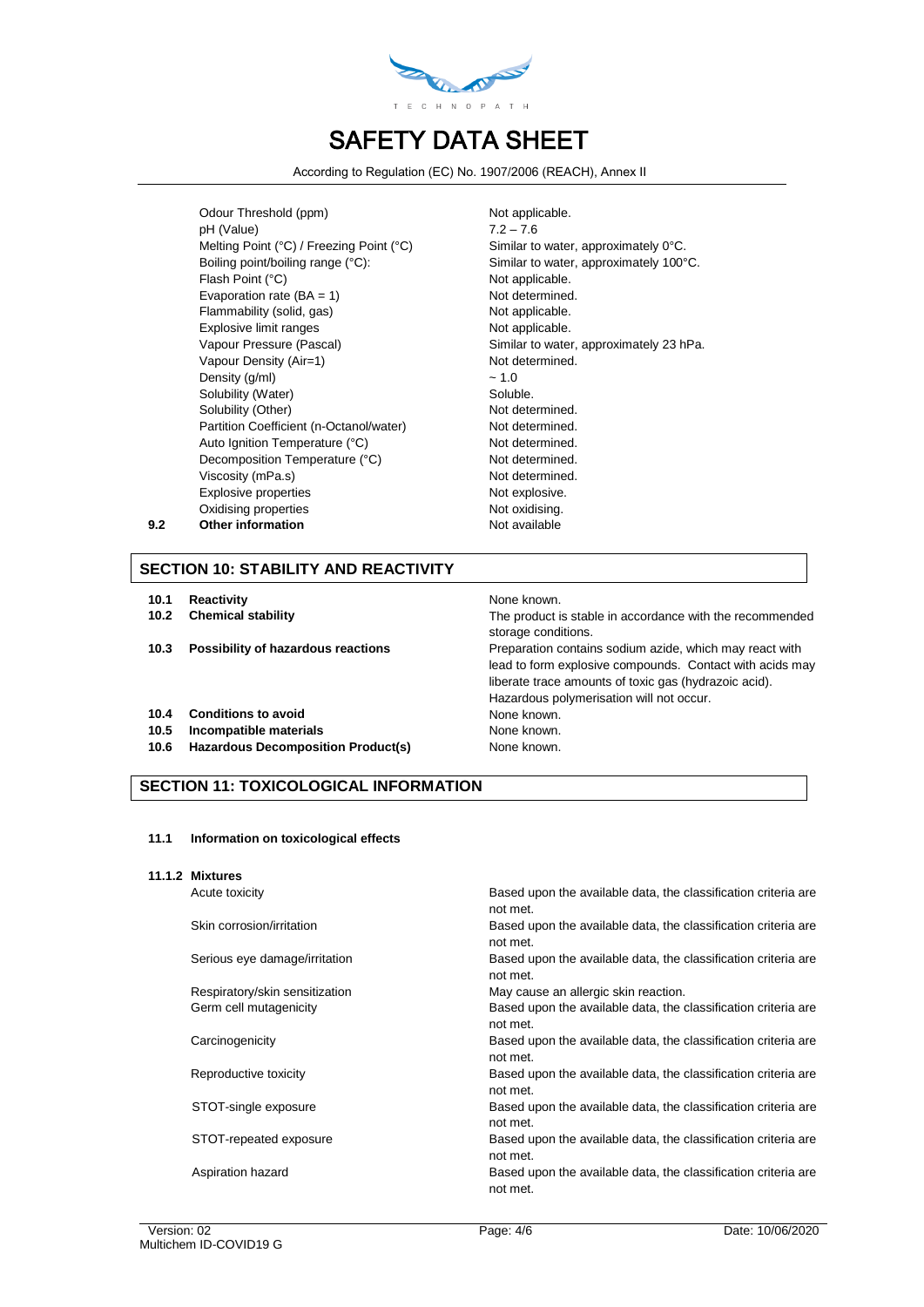

According to Regulation (EC) No. 1907/2006 (REACH), Annex II

### **SECTION 12: ECOLOGICAL INFORMATION**

- 
- 
- 
- 
- 12.5 **Results of PBT and vPvB assessment** Not applicable.
- **12.6** Other adverse effects Not applicable.

**12.1 Toxicity The product does not contain significant quantities of** The product does not contain significant quantities of ingredients that are environmentally toxic. **12.2 Persistence and degradability** This substance is predicted to degrade in soil and water. **12.3 Bioaccumulative potential** The product has no potential for bioaccumulation. **12.4 Mobility in soil The product is predicted to have high mobility in soil.** The product is predicted to have high mobility in soil.

#### **SECTION 13: DISPOSAL CONSIDERATIONS**

**13.1 Waste treatment methods**

**Product: Product: Product: Product: Product: Dispose of as potentially biohazardous waste and in** compliance with anti-pollution and other laws of the country concerned. To ensure compliance we recommend that you contact the relevant (local) authorities and/or an approved waste-disposal company for information.

To avoid the possible build-up of azide compounds, flush wastepipes with water after the disposal of undiluted reagent.

**European waste catalogue:** 18 01 03.

**Packaging: Packaging: Packaging: Disposal should be in accordance with local, state or** national legislation. Contaminated packaging must be disposed of in the same manner as the product. Non-contaminated packaging materials may be recycled. Contact your local service providers for further information.

### **SECTION 14: TRANSPORT INFORMATION**

- **14.1 UN number** Not applicable
- 14.2 **UN Proper Shipping Name** Not applicable
- 
- **14.4 Packing Group Not applicable**
- **14.5 Environmental hazards** Not applicable
- **14.6 Special precautions for user** Not applicable
- **14.7 Transport in bulk according to Annex II of MARPOL73/78 and the IBC Code** Not applicable

**14.3 Transport hazard class(es)** Not classified as dangerous for transport.

### **SECTION 15: REGULATORY INFORMATION**

**15.1 Safety, health and environmental regulations/legislation specific for the substance or mixture**

In Vitro diagnostics medical devices directive 98/79/EC.

15.2 **Chemical Safety Assessment** Not applicable.

## **SECTION 16: OTHER INFORMATION**

#### **LEGEND**